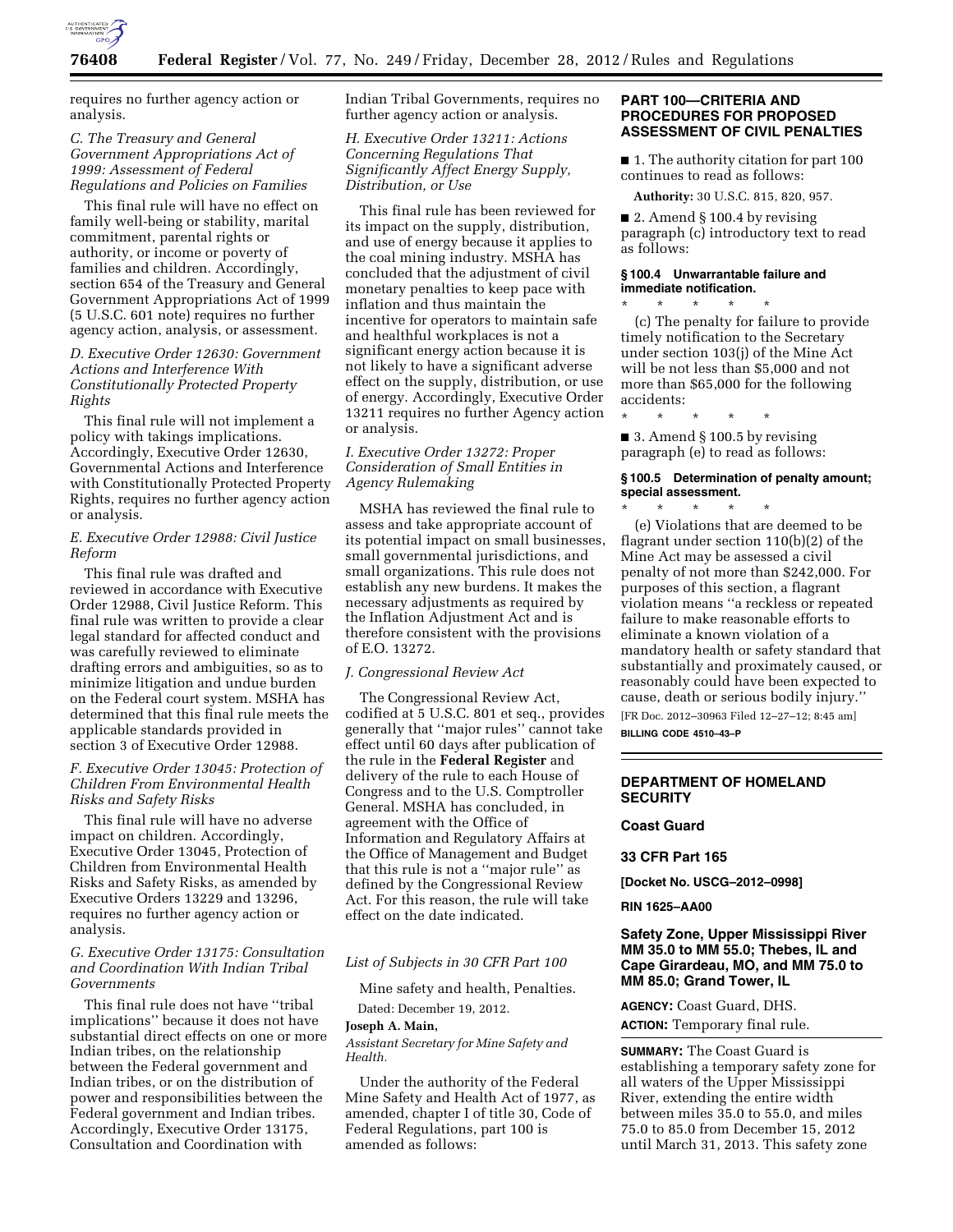is needed to protect persons, property and infrastructure from the potential damage and safety hazards associated with contractor operations for the US Army Corps of Engineers to remove underwater rock pinnacles from the Upper Mississippi River. Removal of the underwater rock pinnacles is vital to ensuring the safe navigation of vessels in these stretches of river in low water situations. Entry into this zone is prohibited unless specifically authorized by the Captain of the Port Ohio Valley or a designated representative.

**DATES:** This rule is effective in the CFR on December 28, 2012 through March 31, 2013. This rule is effective with actual notice for purposes of enforcement on December 15, 2012. This rule will remain in effect through March 2013.

**ADDRESSES:** Documents mentioned in this preamble are part of docket USCG– 2012–0998. To view documents mentioned in this preamble as being available in the docket, go to *http:// www.regulations.gov,* type the docket number in the ''SEARCH'' box and click ''SEARCH.'' Click on Open Docket Folder on the line associated with this rulemaking. You may also visit the Docket Management Facility in Room W12–140 on the ground floor of the Department of Transportation West Building, 1200 New Jersey Avenue SE., Washington, DC 20590, between 9:00 a.m. and 5:00 p.m., Monday through Friday, except Federal holidays.

**FOR FURTHER INFORMATION CONTACT:** If you have questions on this temporary rule, call or email Lieutenant Dan McQuate, Marine Safety Unit Paducah Waterways Management Branch, U.S. Coast Guard; telephone 270–442–1621, email: *Daniel.J.McQuate@uscg.mil*. If you have questions on viewing or submitting material to the docket, call Renee V. Wright, Program Manager, Docket Operations, telephone 202–366– 9826.

# **SUPPLEMENTARY INFORMATION:**

#### **Table of Acronyms**

DHS Department of Homeland Security FR **Federal Register** 

NPRM Notice of Proposed Rulemaking USACE United States Army Corps of Engineers

RIAC River Industry Action Committee

#### **A. Regulatory History and Information**

The Coast Guard is issuing this temporary final rule without prior notice and opportunity to comment pursuant to authority under section 4(a) of the Administrative Procedure Act (APA) (5 U.S.C. 553(b)). This provision

authorizes an agency to issue a rule without prior notice and opportunity to comment when the agency for good cause finds that those procedures are ''impracticable, unnecessary, or contrary to the public interest.'' Under 5 U.S.C. 553(b)(B), the Coast Guard finds that good cause exists for not publishing a notice of proposed rulemaking (NPRM) with respect to this rule.

The US Army Corps of Engineers (USACE) originally planned to have a contractor remove underwater rocks in the Thebes, IL and Grand Tower, IL areas on the Upper Mississippi River beginning in mid-February 2013. The operation was planned to occur in the UMR from mile 38.0 to mile 46.0, and mile 78.0 to mile 80.0. This operation also included the loading of explosives onto vessels at any number of facilities in Cape Girardeau, MO, Thebes, IL, and/ or Grand Tower, IL.

The Coast Guard was planning to publish a notice of proposed rulemaking for this zone. However, on Wednesday December 5, 2012, the USACE St. Louis District notified the Coast Guard that due to extreme low water, and the role that would play in restricting vessel drafts on the Upper Mississippi River in Thebes, IL, they were able to award a contract to begin rock removal operations no later than December 15, 2012, and this removal operation could continue to March 31, 2013. Therefore, there is not sufficient time to publish an NPRM and receive public comment before this safety zone would be needed to protect the public from the hazards associated with the removal operations. Delaying this rulemaking to provide a comment period before implementing the necessary safety zone would be impracticable and contrary to the public interest because it would delay the immediate action needed to protect persons, property and infrastructure from the potential damage and safety hazards associated with the USACE contractors underwater rock removal operations.

For the same reasons, under 5 U.S.C. 553(d)(3), the Coast Guard finds that good cause exists for making this rule effective less than 30 days after publication in the **Federal Register**. Providing 30 days notice and delaying its effective date would be impracticable and contrary to public interest because immediate action is needed to protect persons, property and infrastructure from the potential damage and safety hazards associated with the USACE contractors underwater rock removal operations.

#### **B. Basis and Purpose**

The legal basis and authorities for this rule are found in 33 U.S.C. 1231, 46 U.S.C. Chapter 701, 3306, 3703; 50 U.S.C. 191, 195; 33 CFR 1.05–1, 6.04–1, 6.04–6, and 160.5; Public Law 107–295, 116 Stat. 2064; and Department of Homeland Security Delegation No. 0170.1, which collectively authorize the Coast Guard to establish and define regulatory safety zones.

The purpose of this safety zone is to protect persons, property and infrastructure from the potential damage and safety hazards associated with contractor blasting operations for the USACE to remove underwater rock pinnacles from the Upper Mississippi River. Removal of the underwater rock pinnacles is vital to ensuring the safe navigation of vessels in these stretches of river in low water situations. Without this safety zone the public could be placed in danger during the loading, preparation to set, and detonation of explosives being used during this operation, and the removal of the debris following the blasting operations.

#### **C. Discussion of the Rule**

The Coast Guard is establishing a temporary safety zone for all vessels on the Upper Mississippi River between miles 35.0 and 55.0, and miles 75.0 and 85.0 from December 15, 2012 until March 31, 2013. The USACE has contracted workers to blast underwater rock pinnacles throughout these stretches of the river. There is currently no set schedule for this operation, so the safety zone will be effective from December 15, 2012 until March 31, 2013, while the enforcement times and exact mile markers impacted for each closure of this safety zone will be coordinated between the Coast Guard, USACE, and the River Industry Action Committee (RIAC). Additionally, the Coast Guard will provide advanced notice of enforcement periods via broadcast notice to mariners and through coordination with the RIAC. During the enforcement period, entry into this zone will be prohibited to all vessels and persons unless specifically authorized by the Captain of the Port (COTP) Sector Ohio Valley or a designated representative. The COTP Sector Ohio Valley will consider entry into and transit through the safety zone on a case-by-case basis. Any exceptions to these operational restrictions will require authorization by the COTP Ohio Valley or a designated representative. The COTP or a designated representative may be contacted by telephone at 502–779–5422.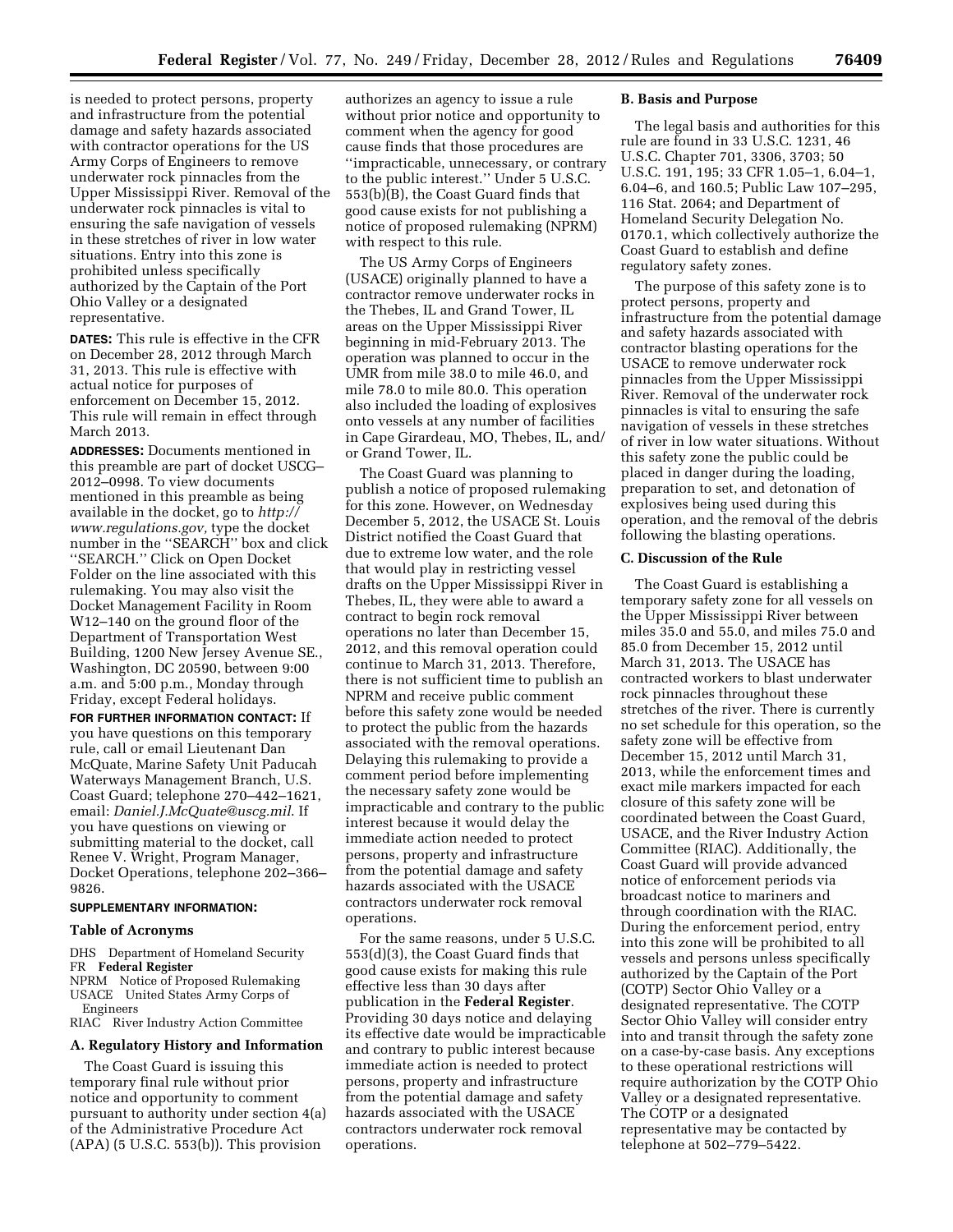## **D. Regulatory Analyses**

We developed this rule after considering numerous statutes and executive orders related to rulemaking. Below we summarize our analyses based on a number of these statutes or executive orders.

# *1. Regulatory Planning and Review*

This rule is not a significant regulatory action under section 3(f) of Executive Order 12866, Regulatory Planning and Review, as supplemented by Executive Order 13563, Improving Regulation and Regulatory Review, and does not require an assessment of potential costs and benefits under section 6(a)(3) of Executive Order 12866 or under section 1 of Executive Order 13563. The Office of Management and Budget has not reviewed it under those Orders. While stretches of the Upper Mississippi River will be closed to all vessel traffic during enforcement, this will be for a short period of time. Vessels could experience delays throughout this project, but the operations will be coordinated to allow intermittent passage of vessels when deemed safe.

#### *2. Impact on Small Entities*

The Regulatory Flexibility Act of 1980 (RFA), 5 U.S.C. 601–612, as amended, requires federal agencies to consider the potential impact of regulations on small entities during rulemaking. The term ''small entities'' comprises small businesses, not-for-profit organizations that are independently owned and operated and are not dominant in their fields, and governmental jurisdictions with populations of less than 50,000. The Coast Guard certifies under 5 U.S.C. 605(b) that this rule will not have a significant economic impact on a substantial number of small entities.

This rule will affect the following entities, some of which may be small entities: The owners or operators of vessels intending to transit the Upper Mississippi River between miles 35.0 and 55.0, and miles 75.0 and 85.0 from December 15, 2012 to March 31, 2013. Traffic in this area is limited almost entirely to recreational vessels and commercial towing vessels. All traffic passage will be prohibited unless specifically authorized by COTP Ohio Valley. If this operation is not carried out, when the Upper Mississippi River reaches low water levels, the rock pinnacles that are being removed in this operation could prohibit all vessel traffic from safely transiting the area. Before the activation of the safety zone, the Coast Guard will coordinate any closures with the USACE and RIAC, and issue broadcast notices to mariners to users of the river. This safety zone will not have a significant economic impact on a substantial number of small entities. Traffic in this area is limited to almost entirely recreational vessels and commercial towing vessels.

## *3. Assistance for Small Entities*

Under section 213(a) of the Small Business Regulatory Enforcement Fairness Act of 1996 (Pub. L. 104–121), we offer to assist small entities in understanding this rule. If the rule would affect your small business, organization, or governmental jurisdiction and you have questions concerning its provisions or options for compliance, please contact the person listed in the **FOR FURTHER INFORMATION CONTACT**, above.

Small businesses may send comments on the actions of Federal employees who enforce, or otherwise determine compliance with, Federal regulations to the Small Business and Agriculture Regulatory Enforcement Ombudsman and the Regional Small Business Regulatory Fairness Boards. The Ombudsman evaluates these actions annually and rates each agency's responsiveness to small business. If you wish to comment on actions by employees of the Coast Guard, call 1– 888–REG–FAIR (1–888–734–3247). The Coast Guard will not retaliate against small entities that question or complain about this rule or any policy or action of the Coast Guard.

#### *4. Collection of Information*

This rule calls for no new collection of information under the Paperwork Reduction Act of 1995 (44 U.S.C. 3501– 3520).

#### *5. Federalism*

A rule has implications for federalism under Executive Order 13132, Federalism, if it has a substantial direct effect on State or local governments and would either preempt State law or impose a substantial direct cost of compliance on them. We have analyzed this rule under that Order and have determined that it does not have implications for federalism.

#### *6. Protest Activities*

The Coast Guard respects the First Amendment rights of protesters. Protesters are asked to contact the person listed in the **FOR FURTHER INFORMATION CONTACT** section to coordinate protest activities so that your message can be received without jeopardizing the safety or security of people, places or vessels.

#### *7. Unfunded Mandates Reform Act*

The Unfunded Mandates Reform Act of 1995 (2 U.S.C. 1531–1538) requires Federal agencies to assess the effects of their discretionary regulatory actions. In particular, the Act addresses actions that may result in the expenditure by a State, local, or tribal government, in the aggregate, or by the private sector of \$100,000,000 (adjusted for inflation) or more in any one year. Though this rule will not result in such an expenditure, we do discuss the effects of this rule elsewhere in this preamble.

## *8. Taking of Private Property*

This rule will not affect a taking of private property or otherwise have taking implications under Executive Order 12630, Governmental Actions and Interference with Constitutionally Protected Property Rights.

## *9. Civil Justice Reform*

This rule meets applicable standards in sections 3(a) and 3(b)(2) of Executive Order 12988, Civil Justice Reform, to minimize litigation, eliminate ambiguity, and reduce burden.

#### *10. Protection of Children*

We have analyzed this rule under Executive Order 13045, Protection of Children from Environmental Health Risks and Safety Risks. This rule is not an economically significant rule and does not create an environmental risk to health or risk to safety that may disproportionately affect children.

# *11. Indian Tribal Governments*

This rule does not have tribal implications under Executive Order 13175, Consultation and Coordination with Indian Tribal Governments, because it does not have a substantial direct effect on one or more Indian tribes, on the relationship between the Federal Government and Indian tribes, or on the distribution of power and responsibilities between the Federal Government and Indian tribes.

#### *12. Energy Effects*

This action is not a ''significant energy action'' under Executive order 13211, Actions Concerning Regulations That Significantly Affect Energy Supply, Distribution, or Use.

#### *13. Technical Standards*

This rule does not use technical standards. Therefore, we did not consider the use of voluntary consensus standards.

#### *14. Environment*

We have analyzed this rule under Department of Homeland Security